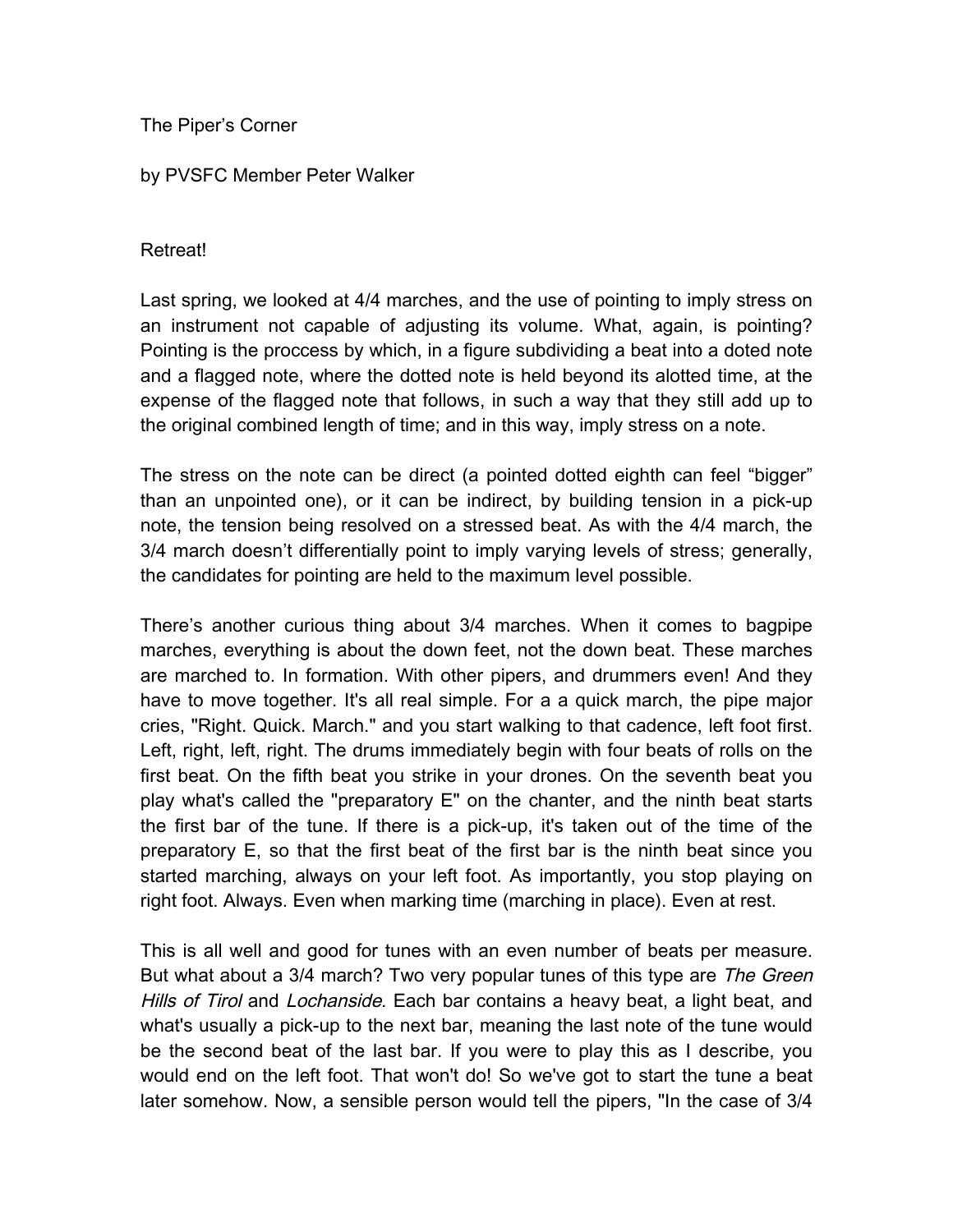(or  $9/8$ ) tunes, there's an exception. It's two beats of preparatory  $E$  plus the beat of pickup, instead of minus, and you start the first bar of the tune on your right foot". But that involves math. So pipe tunes are written so that the first beat of every bar is what should be the pickup in the previous bar. Look at one of the tunes I mentioned in the fiddle club collection. Look at it from a phrasing standpoint. The heavy beat, from the standpoint of the melody, is the second, not first, beat of each bar. This is completely contrary to the meter or 3/4, and it's entirely designed to get you to end the tune on the right foot, if it begins on the left.

Now try playing one of these tunes as written, but making the first beat of every bar the heavy beat. Sounds strange, forced, doesn't it? It should! Now make the second beat of each bar especially heavy. There, that's it. I suppose we should be writing those tunes for fiddlers and other musicians with the pick-ups in their proper place - but the horses left that barn long ago.

So how does this look? I've included two versions of the Pipe tune *Lochanside*. The first, is the version played by the City of Alexandria Pipes and Drums. The second, at is how a fiddler might play it, noting the pointing and ornamentation, using my standard convention of "T" for a tap on the beat, "D" for a delayed tap, and "H" for hammer-on. I have notated the pointing by replacing the single-dotted eighth notes with triple-dotted ones, though the timing is inexact, this conveys the severity of the agogic stress used in a 3/4 march.